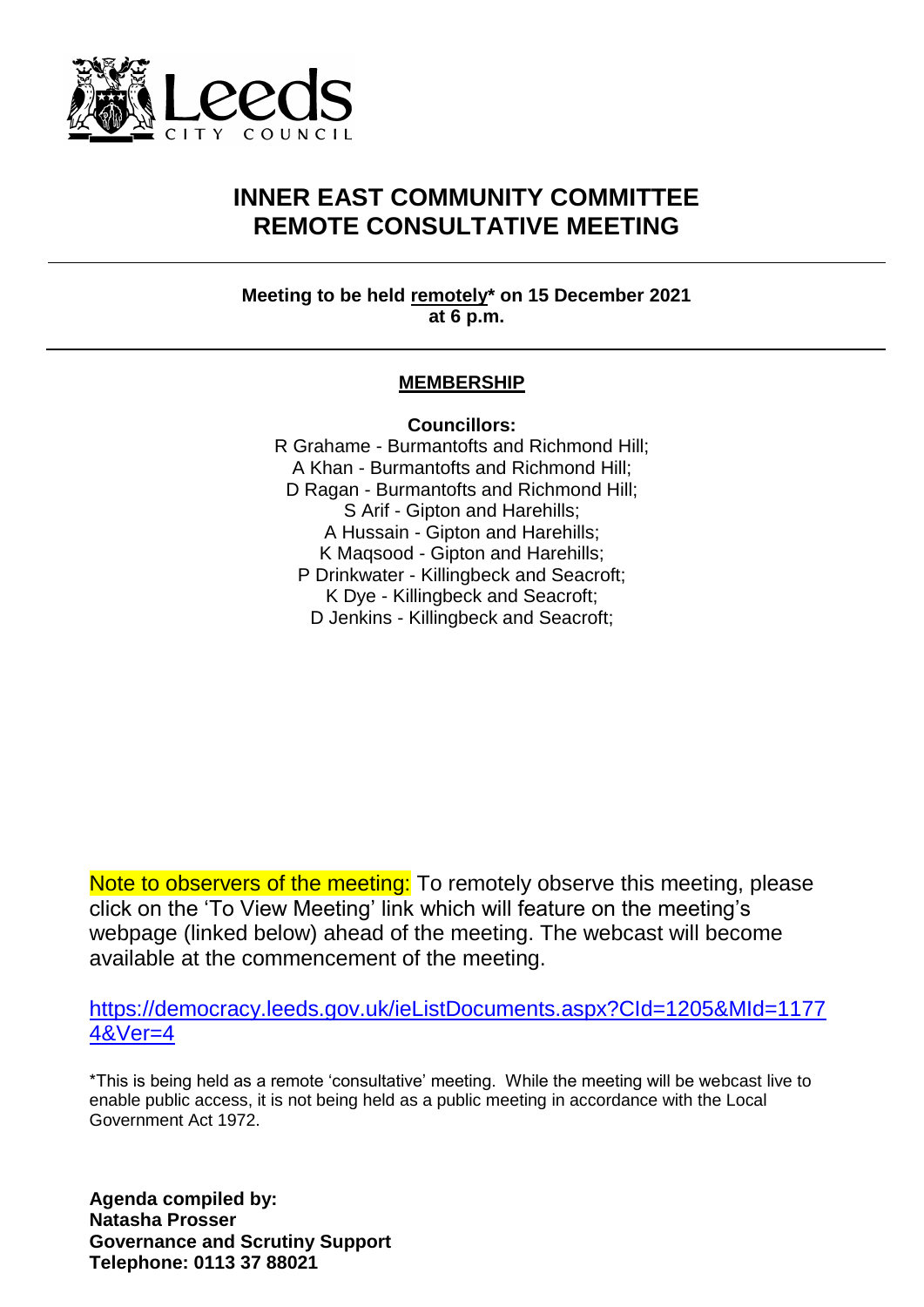## **A G E N D A**

| <b>Item</b><br><b>No</b> | <b>Ward/Equal</b><br><b>Opportunities</b> | <b>Item Not</b><br>Open |                                                                                                                                                                                                                                                                                                                                                                                                                                                       | Page<br><b>No</b> |
|--------------------------|-------------------------------------------|-------------------------|-------------------------------------------------------------------------------------------------------------------------------------------------------------------------------------------------------------------------------------------------------------------------------------------------------------------------------------------------------------------------------------------------------------------------------------------------------|-------------------|
| 1                        |                                           |                         | APPEALS AGAINST REFUSAL OF INSPECTION<br>OF DOCUMENTS                                                                                                                                                                                                                                                                                                                                                                                                 |                   |
|                          |                                           |                         | To consider any appeals in accordance with<br>Procedure Rule 15.2 of the Access to Information<br>Procedure Rules (in the event of an Appeal the<br>press and public will be excluded) (*In accordance<br>with Procedure Rule 15.2, written notice of an<br>appeal must be received by the Head of<br>Governance Services at least 24 hours before the<br>meeting)                                                                                    |                   |
| 2                        |                                           |                         | <b>EXEMPT INFORMATION - POSSIBLE</b><br><b>EXCLUSION OF THE PRESS AND PUBLIC</b>                                                                                                                                                                                                                                                                                                                                                                      |                   |
|                          |                                           |                         | 1 To highlight reports or appendices which officers<br>have identified as containing exempt information,<br>and where officers consider that the public interest<br>in maintaining the exemption outweighs the public<br>interest in disclosing the information, for the<br>reasons outlined in the report.                                                                                                                                           |                   |
|                          |                                           |                         | 2 To consider whether or not to accept the officers<br>recommendation in respect of the above<br>information.                                                                                                                                                                                                                                                                                                                                         |                   |
|                          |                                           |                         | 3 If so, to formally pass the following<br>resolution:-                                                                                                                                                                                                                                                                                                                                                                                               |                   |
|                          |                                           |                         | RESOLVED – That the press and public be<br>excluded from the meeting during consideration of<br>the following parts of the agenda designated as<br>containing exempt information on the grounds that<br>it is likely, in view of the nature of the business to<br>be transacted or the nature of the proceedings,<br>that if members of the press and public were<br>present there would be disclosure to them of<br>exempt information, as follows:- |                   |
| 3                        |                                           |                         | <b>LATE ITEMS</b>                                                                                                                                                                                                                                                                                                                                                                                                                                     |                   |
|                          |                                           |                         | To identify which items which have been admitted<br>to the agenda by the Chair for consideration.                                                                                                                                                                                                                                                                                                                                                     |                   |
|                          |                                           |                         | (The special circumstances shall be specified in<br>the minutes)                                                                                                                                                                                                                                                                                                                                                                                      |                   |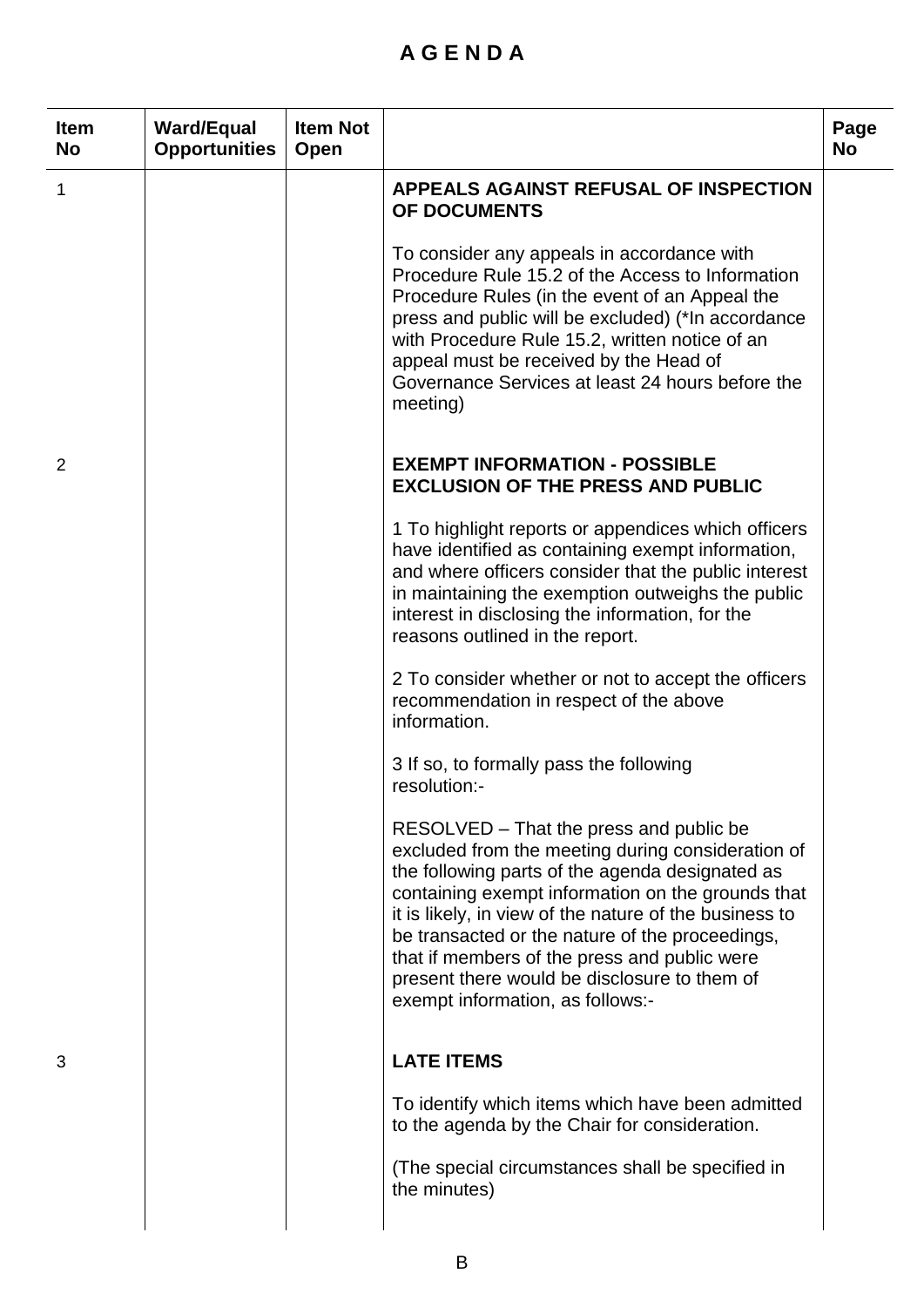| 4              |  | <b>DECLARATIONS OF DISCLOSABLE</b><br><b>PECUNIARY INTERESTS</b>                                                                                                                                                                                                                                                                                                                                                                                                                                                                                         |              |
|----------------|--|----------------------------------------------------------------------------------------------------------------------------------------------------------------------------------------------------------------------------------------------------------------------------------------------------------------------------------------------------------------------------------------------------------------------------------------------------------------------------------------------------------------------------------------------------------|--------------|
|                |  | To disclose or draw attention to any disclosable<br>pecuniary interests for the purposes of Section 31<br>of the Localism Act 2011 and paragraphs 13-18 of<br>the Members' Code of Conduct.                                                                                                                                                                                                                                                                                                                                                              |              |
| 5              |  | <b>APOLOGIES FOR ABSENCE</b>                                                                                                                                                                                                                                                                                                                                                                                                                                                                                                                             |              |
|                |  | To receive any apologies for absence.                                                                                                                                                                                                                                                                                                                                                                                                                                                                                                                    |              |
| 6              |  | <b>OPEN FORUM</b>                                                                                                                                                                                                                                                                                                                                                                                                                                                                                                                                        |              |
|                |  | In accordance with Paragraphs 4:16 and 4:17 of<br>the Community Committee Procedure Rules, at the<br>discretion of the Chair a period of up to 10<br>minutes may be allocated at each ordinary<br>meeting for members of the public to make<br>representations or to ask questions on matters<br>within the terms of reference of the Community<br>Committee. This period may be extended at the<br>discretion of the Chair. No member of the public<br>shall speak for more than three minutes in the<br>Open Forum, except by permission of the Chair. |              |
| $\overline{7}$ |  | <b>MINUTES OF THE PREVIOUS MEETING - 21</b><br><b>SEPTEMBER 2021</b>                                                                                                                                                                                                                                                                                                                                                                                                                                                                                     | $5 - 10$     |
|                |  | To receive the minutes of the previous meeting<br>held Tuesday, 21 <sup>st</sup> September 2021 and<br>recommend that they are approved as an accurate<br>record.                                                                                                                                                                                                                                                                                                                                                                                        |              |
| 8              |  | <b>CLIMATE EMERGENCY UPDATE 2021</b>                                                                                                                                                                                                                                                                                                                                                                                                                                                                                                                     | $11 -$<br>12 |
|                |  | To consider the report of the Chief Officer<br>(Sustainable Energy and Air Quality) that<br>introduces a presentation on the council's updated<br>climate emergency strategy and progress.                                                                                                                                                                                                                                                                                                                                                               |              |
| 9              |  | <b>HIGHWAYS WINTER SERVICE UPDATE</b>                                                                                                                                                                                                                                                                                                                                                                                                                                                                                                                    | $13 -$<br>14 |
|                |  | To consider the report of the Executive Manager<br>that introduces an update on the Highways Service<br>and seeks to gather input from elected members<br>and residents.                                                                                                                                                                                                                                                                                                                                                                                 |              |
|                |  |                                                                                                                                                                                                                                                                                                                                                                                                                                                                                                                                                          |              |